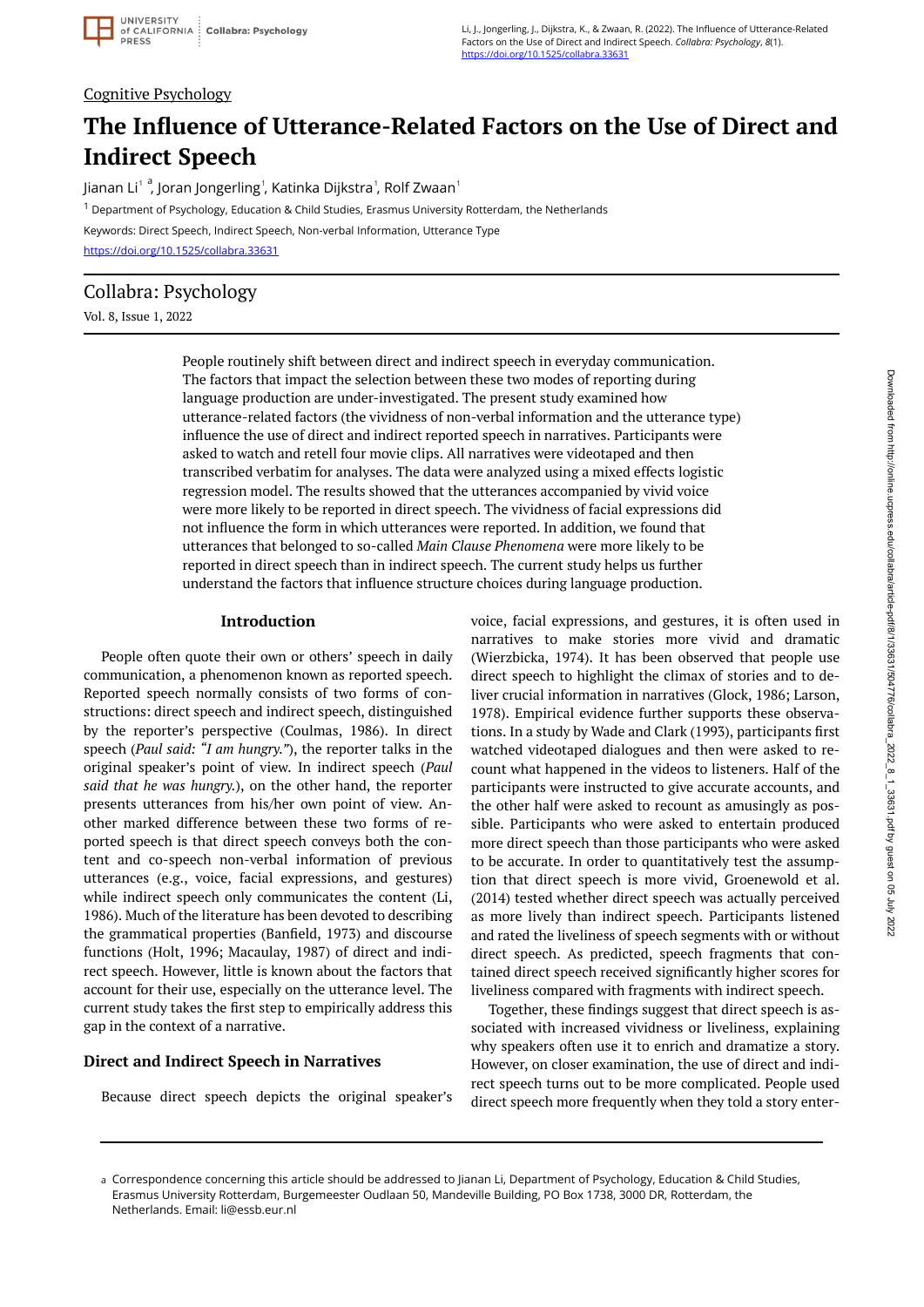tainingly compared to when they told it accurately (Wade & Clark, 1993). However, under the instruction of being amusing, participants did not use direct speech throughout the whole narration. Instead, they switched between direct and indirect speech (Wade & Clark, 1993). These results led us to hypothesize that the properties of upcoming utterances may play a role in how the language production system selects between these two forms of reported speech. Therefore, the goal of the current study was to explore whether the characteristics of an utterance can affect how it would be reported. We will discuss two factors that are derived from the existing literature.

The first factor is the vividness of non-verbal features accompanying the original utterance, which are incorporated during the macro-planning stages of language production (Levelt, 1993). In macro-planning, the conceptualizer selects the verbal and/or non-verbal information that is expected to achieve the current communicative intention and determines which modalities of expression should be involved (de Ruiter, 2000; Levelt, 1993). Why would narrators include non-verbal information in narratives? One basic premise about narratives is that narrators must tell a story that is worth listening to (Labov, 1982). When conveying non-verbal information, narrators directly demonstrate to others what the event looks like, sounds like or feels like (Clark & Gerrig, 1990) and can further modify or dramatize the voice or gestures of the character to make the narration more engaging (Clark, 2016). Therefore, conveying non-verbal messages is an effective way to create a reportable (Labov, 1982) or tellable (Sacks, 1992) story. We speculated that if the original utterance is accompanied by vivid non-verbal information, participants are more likely to include that non-verbal information and therefore use direct speech instead of indirect speech.

The second factor is the utterance type. Direct speech is constructed as a main clause, and it has a rather loose grammatical structure (Wilkinson et al., 2010). The to-bereported content is directly attached to the reporting word (e.g., *say*), without any restrictions (e.g., *Neil said: "Tea? Sure!"*). However, indirect speech is constructed as a subordinate clause and must include all the obligatory constituents of a full sentence (Mayes, 1990). As a result of this constraint, some constructions cannot occur in indirect speech (e.g., \**Neil said that tea? Sure.*). These constructions are called Main Clause Phenomena (MCP) (Banfield, 1973; Green, 1976): constructions that are grammatical in main clauses, but ungrammatical or much less acceptable in subordinate clauses (Green, 1976). MCP include discourse particles (e.g., "Well", "OK"), rhetorical questions (e.g., "You don't know?"), tag questions (e.g., "See, you don't ask me things like that, do you?"), truncations (e.g., "Tea? Sure."), vocatives (e.g., "John!") and exclamations (e.g., "Gosh!") (Holt, 1996; Mayes, 1990). We hypothesized that if the tobe-reported utterance can be considered one of the Main Clause Phenomena, the reporter would probably use direct speech instead of indirect speech.

Previous studies have shown that people use indirect speech to deliver background information and use direct speech to highlight the peak in a narrative (Holt, 1996). However, no studies have investigated whether there are utterance-level reasons for using direct and indirect speech in

a narrative context. Answering this question is important for at least three reasons. First, the fact that people shift back and forth between direct and indirect speech indicates that there might be utterance-level reasons for using one or the other. However, to the best of our knowledge, no research has investigated this question empirically. Second, the current study investigates factors that influence structure choices during language production. How the language production system makes the decision on utterance structures has been a crucial question in the field of language production (Bock & Warren, 1985; Solomon & Pearlmutter, 2004). Previous studies have shown that the final form of an utterance is constrained by many factors, such as the accessibility of concepts and qualities of the visual environment (Bock et al., 1992; Montag & MacDonald, 2014). Our study aims to further explore whether non-verbal information and the structure of the to-be-reported utterance can influence the choice between direct and indirect speech. Investigating factors that shape the speaker's choice between these two reporting styles helps create a more comprehensive understanding of the processes involved in language production, given that direct and indirect speech are an essential part of everyday communication (Clark, 2016). Third, the decision regarding utterance forms has been considered as a mechanism of grammatical encoding stage in the formulator (Levelt, 1993). As described before, the conceptualizer selects information according to the communicative goal and decides in which modality this information shall be expressed. If we find that non-verbal information plays a role in deciding which reporting method to use, we can provide tentative evidence that at least part of the final form (i.e., the utterance is constructed as direct or indirect speech) is constrained at an earlier stage: the macro-planning stage.

We conducted the current study based on the considerations described above. We provided participants with four movie clips and asked them to recount those clips. They watched one clip at a time and started to recount immediately after watching. We analyzed both the dialogues in the movies and participants' reconstructions. This approach allows us to examine how the properties of to-be-reported utterances influence the form in which they are reported. The in principle accepted stage 1 manuscript was registered at [https://osf.io/8stng/?view\\_only=597f32fb58ae4000bdbba](https://osf.io/8stng/?view_only=597f32fb58ae4000bdbba45c30532f6e) [45c30532f6e.](https://osf.io/8stng/?view_only=597f32fb58ae4000bdbba45c30532f6e) No data collection and analyses were performed prior to the registration.

#### **Method**

#### **Prior Power Analysis**

We conducted a pilot study with  $N = 23$  participants to estimate the power of these three factors: (a) utterance type, (b) voice, and (c) facial expressions. The expected effect sizes and parameter estimates for the predictors were based on the data from a pilot study in which we predicted the type of speech from this set of predictors for 23 students with an average of 48 observations per participants (range: 15-77). Following the methodology described below, participants were asked to complete four narrative tasks, in which they produced an average of 48 reported speech tokens. As predicted, utterances with vivid voice and vivid facial ex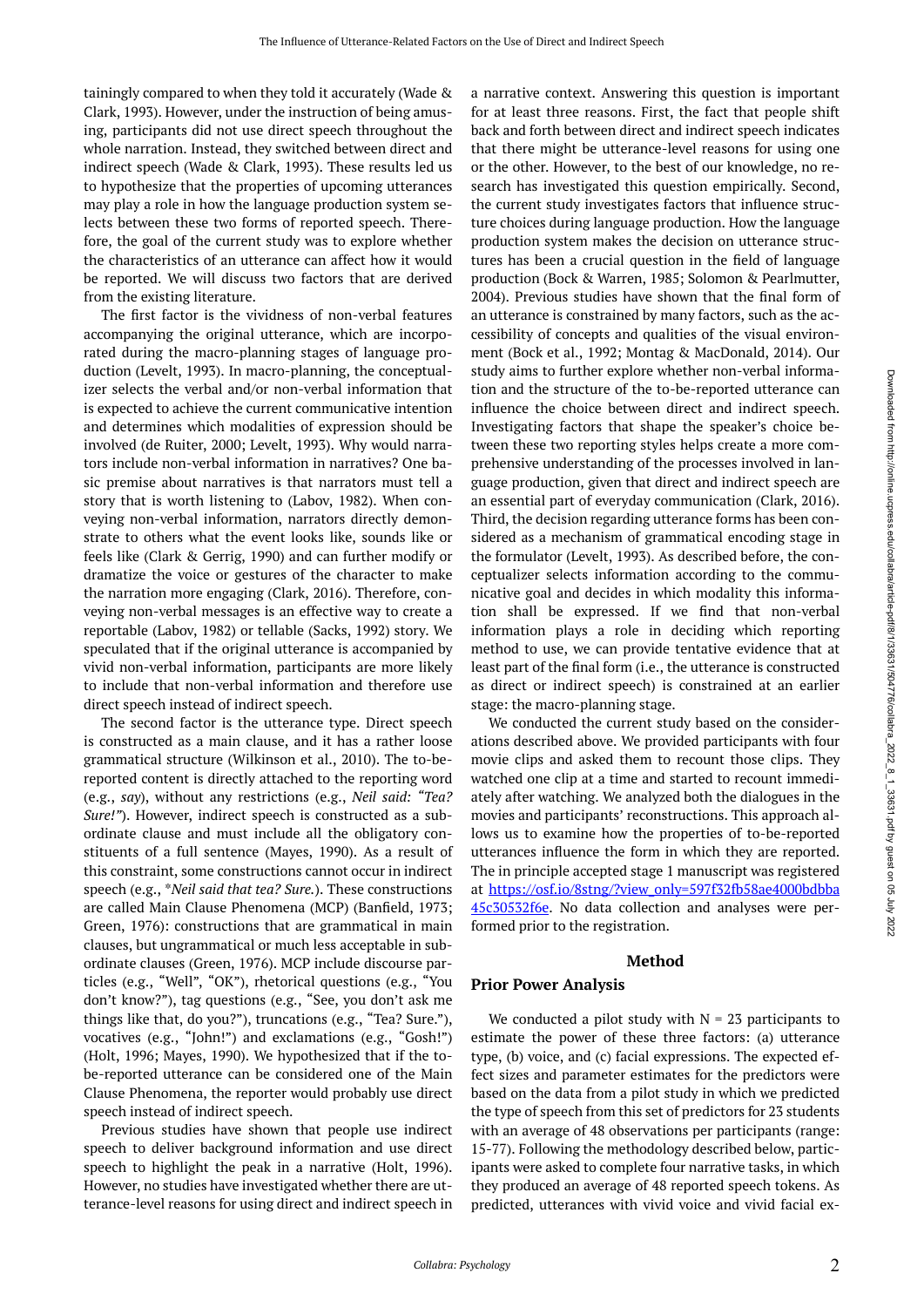pressions were more likely to be reported in direct speech. Also, utterances that belonged to the class of Main Clause Phenomena were more likely to be reported using direct speech. We ran a power analysis in R using the MLPowSim program by Browne et al. (2009) for a logistic regression model to estimate the number of participants and items. This priori power analysis showed that for the three predictors a power > 0.80 could be achieved with 50 participants with 250 observations per participant, 100 participants with 150 observations per participant, 150 participants with 100 observations per participant, or 250 participants with fewer than 100 observations per participant. It is difficult to control the number of utterances a participant produces due to the nature of the narration production task. In order to ensure we would have enough observations, we set out to collect a maximum of 250 participants. Given the large amount of work on transcribing and coding, sequential analyses were carried out along with the data collection. Sequential analyses allow us to conduct a well-powered study while providing the possibility of collecting fewer participants. The spending function developed was used to calculate the adjusted alpha level (Reboussin et al., 2000). This spending function does not require an equal number of participants between each interim analyses. We decided to perform the first and the second interim analyses after collecting 80 (about one third of the maximum sample size) and 160 (about two-thirds of the maximum sample size) valid participants. The adjusted alpha boundaries for the first and second interim analyses were 0.016 and 0.032, respectively (Reboussin et al., 2000). If the *p* values of the three predictors were all smaller than 0.016 in the first interim analyses, data collection would be terminated. Otherwise, data for another group of valid 80 participants would be collected. If the *p* values of the three predictors in the second interim analyses all fell below 0.032, data collection would be terminated. If not, a final valid 90 participants would be collected. All materials can be found online ([https://osf.io/](https://osf.io/8stng/?view_only=597f32fb58ae4000bdbba45c30532f6e) [8stng/?view\\_only=597f32fb58ae4000bdbba45c30532f6e](https://osf.io/8stng/?view_only=597f32fb58ae4000bdbba45c30532f6e)).

#### **Participants**

**Utterance rating task.** 22 participants (12 females, mean age = 18.59 years, aged 18–21 years) were recruited for the rating task. Participants were reimbursed with 0.75–hour course credit.

**Narrative task.** The first interim analyses showed that utterance type had a significant influence on the use of direct and indirect speech. The vividness of voice and facial expressions did not have an effect. Therefore, the second interim analysis was performed according to the preregistered plan. The results showed that utterance type and the vividness of voice influenced the choice between direct and indirect speech. We did not observe any effect of the vividness of facial expressions. Therefore, a final 90 valid participants were recruited, which resulted in a total of 250 English native speakers (117 females, 7 others, mean age = 31.71 years, aged 18–50 years) recruited from Prolific, an online participants recruitment platform. They were paid £ 4.38 for their participation. All participants signed an informed consent form prior to participation to give consent for audio and video recording. This study was approved by

the Ethics Committee of Psychology at the Erasmus University Rotterdam.

# **Materials**

Four movie clips of approximately three minutes each, taken from "Breakfast at Tiffany's" (3:01), "A Beautiful Mind" (3:03), "Dead Poets Society" (2:51) and "Diner" (2:50), were used in the experiment. The clip "Breakfast at Tiffany's" portrayed a conversation between three characters: two young people and a shop assistant at a jewelry store. The clip "A Beautiful Mind" portrayed a conversation between two characters: a woman and her husband who was in a psychiatric hospital. The clip "Dead Poets Society" portrayed a conversation between a teacher and a student who visited the teacher to ask for advice. In the clip "Diner", a male and a female character argued about the arrangement of records. All movie clips can be easily understood without background information. We selected clips with only two or three characters because too many characters might make it difficult for participants to remember "who said what", which is important in our study. We chose clips that focus more on talk than on action because of our study's focus on reported speech.

### **Procedure**

**Utterance rating task**. Dialogues from the four movie clips were transcribed. Then, the transcripts were segmented into utterances. The separation procedure was performed by two coders following conventional sentence boundaries and intonation contour. Sentence fragments, repetitions, and incomplete sentences were considered as separate utterances. Lexical fillers, such as "well", "I mean", "you know", and "let us see" were treated as separate utterances if they occurred at the beginning or end of another utterance. If they occurred within an utterance, they were treated as being part of that utterance (Dijkstra et al., 2004; Lyons et al., 1994). After segmentation, these utterances were rated on three dimensions: vividness of voice (continuous), vividness of facial expressions (continuous), and utterance type (categorical).

Ten participants were instructed to rate the vividness of voice. Another ten participants were instructed to rate the vividness of the facial expressions. Each participant finished the task individually in a sound-attenuated room. After seated in front of a computer, they were handed a pencil and a paper rating scale with the to-be rated utterances on it. To facilitate ratings, movie clips were segmented into short pieces that lasted approximately five seconds. For the participants who rated the vividness of voice, they were asked to pay attention to the character's voice. Specifically, they were instructed to answer the question "How vivid do you find the voice of the character while producing this utterance" and indicate their answers on a five-point scale ranging from "not vivid at all" to "highly vivid." The rating procedure was the same for the facial expressions with the only difference being that participants were instructed to focus on the character's facial expressions.

Two trained judges naive to the purpose of the experiment coded the utterances from the movies as "one" if the utterance belonged to the class of Main Clause Phenom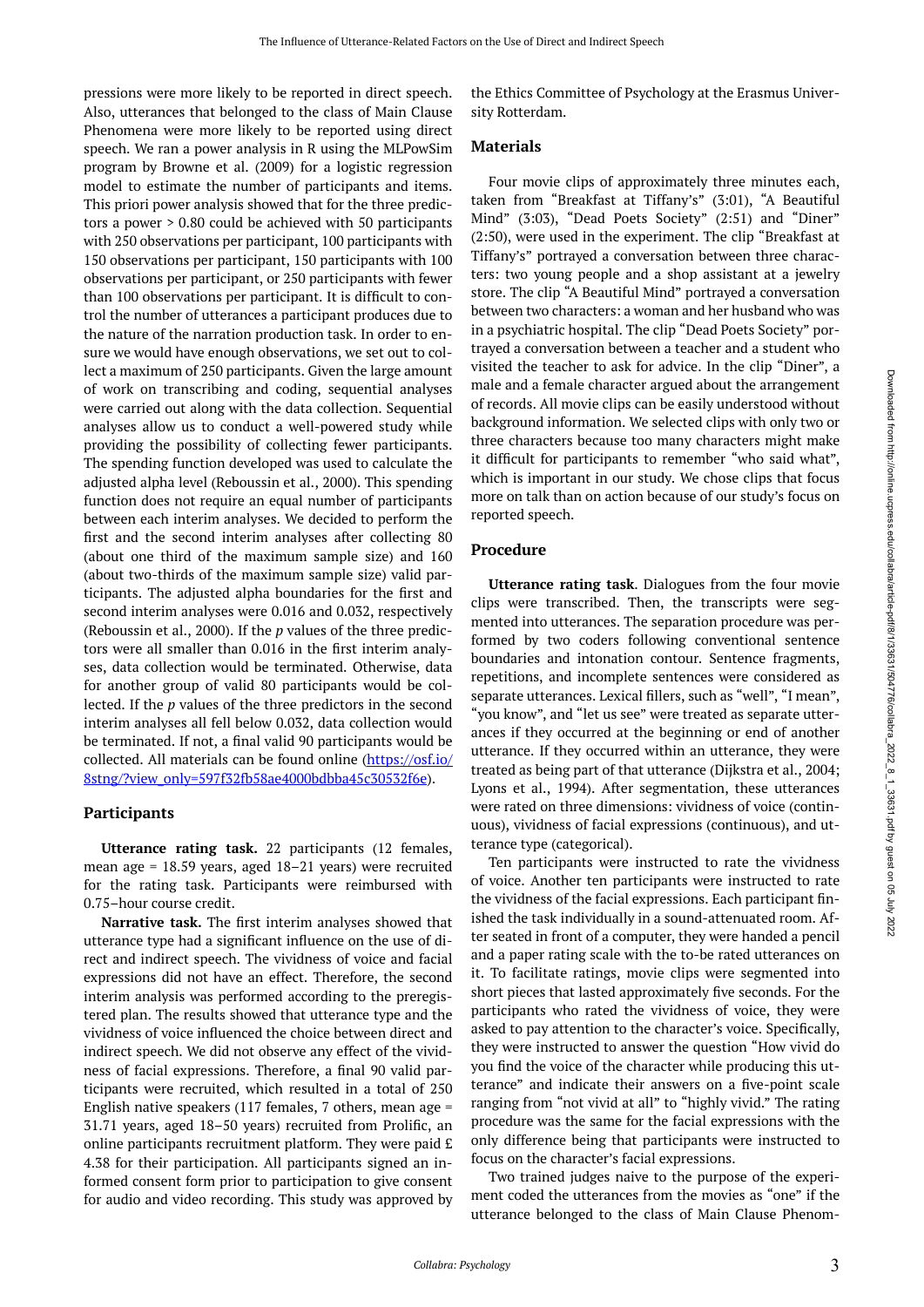ena, and with "zero" if it did not. The inter-rater reliability with Kappa coefficient was 0.89, which indicated a relatively high agreement between two coders (Landis & Koch, 1977). Disagreements between the two coders were discussed and resolved before later analyses.

**Narrative task**. Participants were asked to finish the task in a quiet and non-distracting environment. Overall, participants were asked to finish four narrative tasks. They were first instructed to watch one movie clip carefully so that they could provide a detailed account of what happened in the movie. The movie was shown on a computer screen. After viewing each clip, they immediately began to recount. To induce elaborate narrations, we asked participants to retell the clip as if they were telling the story to someone who is not watching. Upon completion of the retelling of one clip, participants took a rest for two minutes before they started to watch and recount the next movie clip. The order of presentation of the movie clips was counterbalanced across participants. All narrations were videotaped. The whole procedure lasted approximately 40 minutes.

#### **Analysis**

**Exclusion criteria**. Participants whose narrations were not recorded because of a recording device malfunction were excluded from the analysis. Narrations that did not contain direct or indirect speech were also excluded. In total, the data from 38 participants were excluded due to the device malfunction and 180 narrations were excluded because no reported speech was included.

**Transcription and coding procedure**. All recordings obtained from the narrative task were transcribed verbatim for coding. The coding procedure consisted of two steps. In step one, two trained coders categorized each reported speech from participants' narrations as either direct speech or indirect speech. Three grammatical criteria were used for distinguishing direct versus indirect speech. The first one was the deictic words. The deictic words (e.g., I/she; this/that; here/there) in indirect speech (e.g., He said that he thought it would be very smart.) were paraphrased according to the current speaking situation while the deictic words in direct speech (e.g., He said: "I think it would be very smart.") were the same as in the reported situation. The second one was the verb tense. Like deictic words, the verb tense in indirect speech (e.g., She said that she didn't know.) should be adjusted to the current reporting context while the verb tense in direct speech (e.g., She said: "I don't know.") remained unchanged (Li, 1986). The last one was the absence/presence of the complementizer "that"<sup>1</sup>. In indirect speech (e.g., She said that there's no William Parcher.), the reported content was introduced by "that" while there was no complementizer in direct speech (e.g.,

She said: "There's no William Parcher."). There were 89 utterances that could not be classified by the above-mentioned criteria, the coders listened to the recording for speaker's intonation. If there was any change in the speaker's voice compared to her/his normal voice, this utterance was coded as direct speech. Otherwise, it was treated as indirect speech (Nordqvist, 2001; Wade & Clark, 1993).

In step two, these two judges identified the utterance from the movie dialogue to which the reported speech corresponded. If an utterance from the movie was reported using direct speech, a value of "one" was assigned to that utterance. If this utterance was reported using indirect speech, a value of "zero" was assigned. All utterances were coded by two coders individually. Kappa coefficients were computed to assess the agreement between coders. In step one we achieved a substantial interrater reliability with a Kappa coefficient of 0.81. In step two we achieved an interrater reliability with a Kappa coefficient of 0.87. Coding disagreements were resolved by a discussion between coders before analyses.

**Data analysis and results: Mixed effects logistic regression model**. The data were analyzed using a mixed effects logistic regression model with the generalized linear mixed model function in R (Bates et al., 2015). The dependent measure was a categorical variable coding whether an utterance was reported in direct speech or indirect speech. Fixed effects included the independent variables: the vividness of voice, the vividness of facial expressions and the utterance type. We also included random intercepts for participants and items. The analyses revealed a significant effect of the vividness of voice (β = 0.51, 95% *CI* [ 0.12; 0.90], *SE*  = 0.20, *Z* = 2.60, *p* < 0.01, odds ratio = 1.67, 95% *CI* [1.13; 2.46]), which means participants were 1.67 times more likely to use direct speech with one point increase (e.g., from 3 to 4) on the vividness scale. The utterance type had a main effect (β = 1.32, 95% *CI* [ 0.80; 1.83], *SE* = 0.26, *Z* = 5.02, *p* < 0.001, odds ratio = 3.73, 95% *CI* [2.23; 6.24]). Utterances that belonged to the Main Clause Phenomena were 3.73 times more likely to be reported in direct speech. There was no significant effect of the vividness of facial expressions ( $\beta$  = -0.11, 95% *CI* [-0.50; 0.29], *SE* = 0.20, *Z* = -0.53, *p* > 0.05, odds ratio = 0.90, 95% *CI* [0.60; 1.34]). Table 1 summarizes the model.

#### **Discussion**

The current study aimed to investigate utterance-related factors that influence people's use of direct and indirect speech in a narrative task. Participants were asked to watch and retell short movie clips. The results showed that utterances accompanied by vivid voice were more likely to be reported in direct speech. The vividness of facial expressions

<sup>1</sup> The complementizer "that" can sometimes be omitted in indirect speech. The criterion "absence/presence" of "that" alone is not enough to determine whether an utterance is direct or indirect speech. Therefore, we will take this criterion into account only when the deictic terms and verb tenses are the same in both direct and indirect speech. In most cases, direct speech and indirect speech can be differentiated by deictic terms and verb tenses.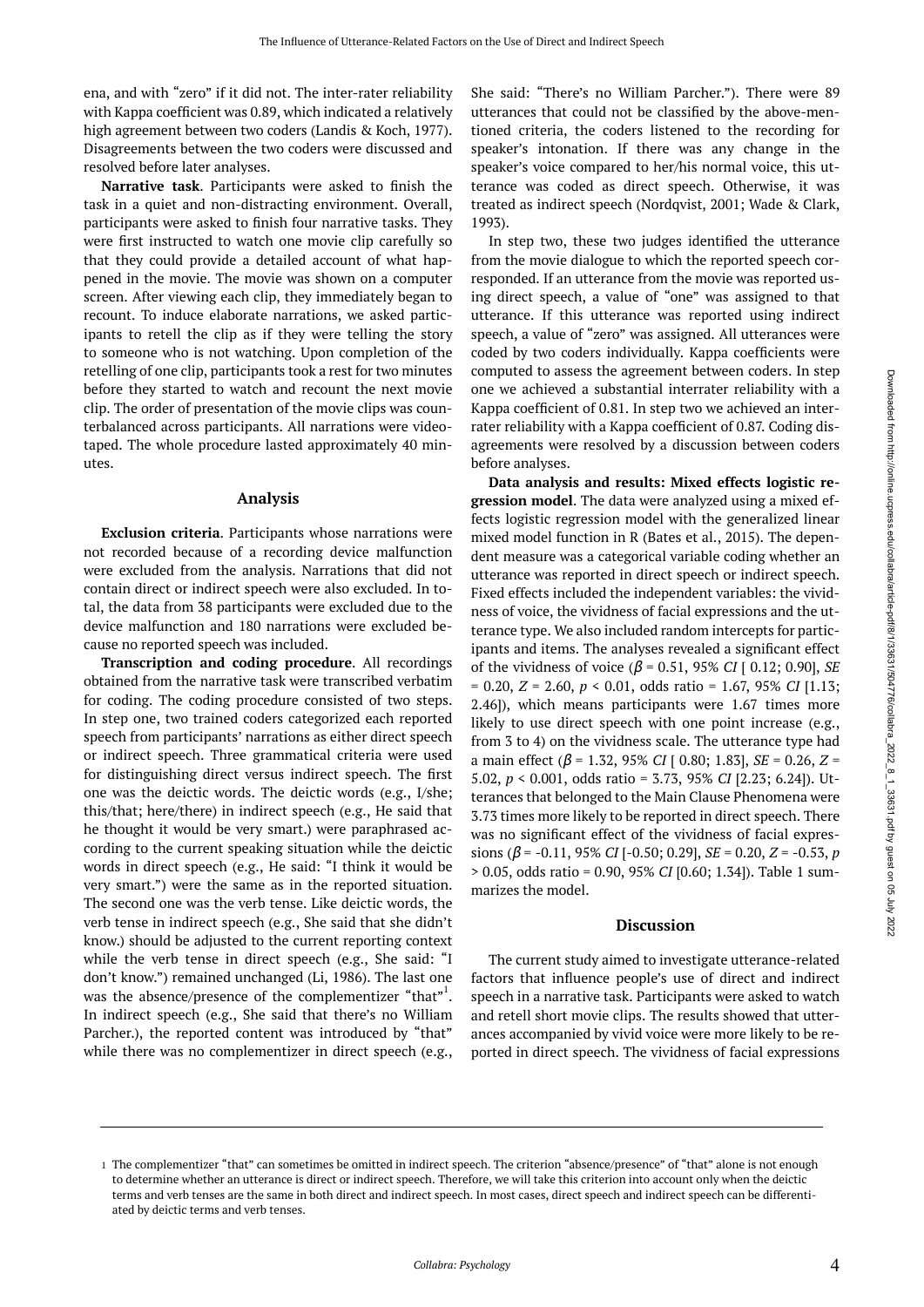|                           | Estimate | <b>SE</b> | Z       | p       | 95% CI      |             |
|---------------------------|----------|-----------|---------|---------|-------------|-------------|
|                           |          |           |         |         | Lower bound | Upper bound |
| <b>Fixed effects</b>      |          |           |         |         |             |             |
| Intercept                 | $-1.72$  | 0.60      | $-2.88$ | 0.004   | $-2.89$     | $-0.55$     |
| Voice                     | 0.51     | 0.20      | 2.60    | 0.009   | 0.12        | 0.90        |
| Utterance type            | 1.32     | 0.26      | 5.02    | < 0.001 | 0.80        | 1.83        |
| <b>Facial expressions</b> | $-0.11$  | 0.20      | $-0.53$ | 0.597   | $-0.50$     | 0.29        |
| Random effects            | Variance | <b>SD</b> |         |         |             |             |
| Participant               | 3.61     | 1.90      |         |         |             |             |
| Item                      | 1.75     | 1.32      |         |         |             |             |

**Table 1. Effects of the Vividness of Voice, the Vividness Facial Expressions and Utterance Type on the Use of Direct and Indirect speech.** 

did not affect the choice between direct and indirect speech. The utterance type had an influence on the use of direct and indirect speech. Utterances that belonged to the Main Clause Phenomena were more frequently reported in direct speech than in indirect speech. Taken together, this experiment showed that both the non-verbal information accompanying the original utterances and the structures of the original utterances have impacts on how likely utterances will be reported directly.

Existing evidence shows that the rates of direct speech in communication are influenced by the aims and contexts of communication. People produce relatively more direct speech for an amusement purpose and in less formal contexts (Koppen et al., 2019; Wade & Clark, 1993). What remains unclear is why people shift between direct and indirect speech on an utterance level.

The present study expands on previous studies in that we found that the choice of direct and indirect speech can be partially explained by utterance level reasons. First, people are more prone to report directly when the original utterances are accompanied by vivid non-verbal information, specifically, by vivid voice. This finding is consistent with the view of the demonstration theory (Clark, 2016). According to Clark (2016), direct speech is an act of demonstration that mainly relies on auditory, visual, and tactile knowledge of physical scenes. Direct speech is associated with a frequent use of demonstrations from both auditory and visual channels, whereas indirect speech is associated with a less frequent use of demonstrations (Blackwell et al., 2015; Stec et al., 2016). Direct speech, unlike indirect speech, is capable of conveying non-verbal information that accompanied previous utterances. This property of direct speech makes it a better candidate when people wish to deliver the nonverbal aspects of the original utterances in narrations than does indirect speech.

As mentioned earlier, even though direct speech makes stories more vivid and involving, people do not use direct speech throughout the whole narration. Actually, only using direct speech in a narration will likely impose an extra cognitive load on listeners (Köder et al., 2015), given that it requires them to constantly change vantage point to comprehend the story. Therefore, direct speech occurs more frequently at the climax of a story (Mayes, 1990). In this study, we found that if the original utterances contain vivid non-verbal information, then participants are more likely to convey the non-verbal information along with the verbal information to enhance the story. However, there is an important caveat when interpreting this result. Our finding can only reveal part of the picture. We found that the utterance with a more vivid voice will be reported more often in direct speech than in indirect speech in a narrative context. This result might not hold for other contexts such as a writing task in which no non-verbal information is involved or a courtroom testimony setting where the main function of direct speech is evidentiality (Chaemsaithong, 2017). The decision between direct and indirect speech is highly flexible and is subject to be influenced by contextual factors. It will be an interesting topic for future studies to investigate factors that account for the use of direct and indirect speech in various other settings.

Contrary to our hypothesis, we did not observe the effect of the vividness of facial expressions on the use direct and indirect speech. We propose two, not mutually exclusive, explanations for this null result. First, it is possible that the effect size of facial expressions is too small to be detected. Given the large sample size in this study, we would expect to detect an influence of the vividness of facial expressions if there is a medium to large effect size. Direct speech is a selective depiction of original utterances (Clark, 2016). This means that not every aspect from the original utterances will be conveyed. Empirical evidence shows that differences exist in the use of non-verbal information from difference modalities. For example, Stec et al. (2016) found that character's intonation and facial expressions occurred more frequently than gestures in direct quotations. In addition, speakers used multimodal depictions when quoting others, whereas self-quotations were more often accompanied by depiction of one modality (Stec et al., 2017). These results are in line with Clark's (2016) view that people selectively depict non-verbal information from previous utterances. The second explanation for the null result is that the monologue setting we created might make it difficult to detect the effect of facial expressions. Existing evidence shows that facial portrayals happen more often in dialogue conditions (face-to-face and telephone communication) than in a monologue condition (Bavelas et al., 2014). It is possible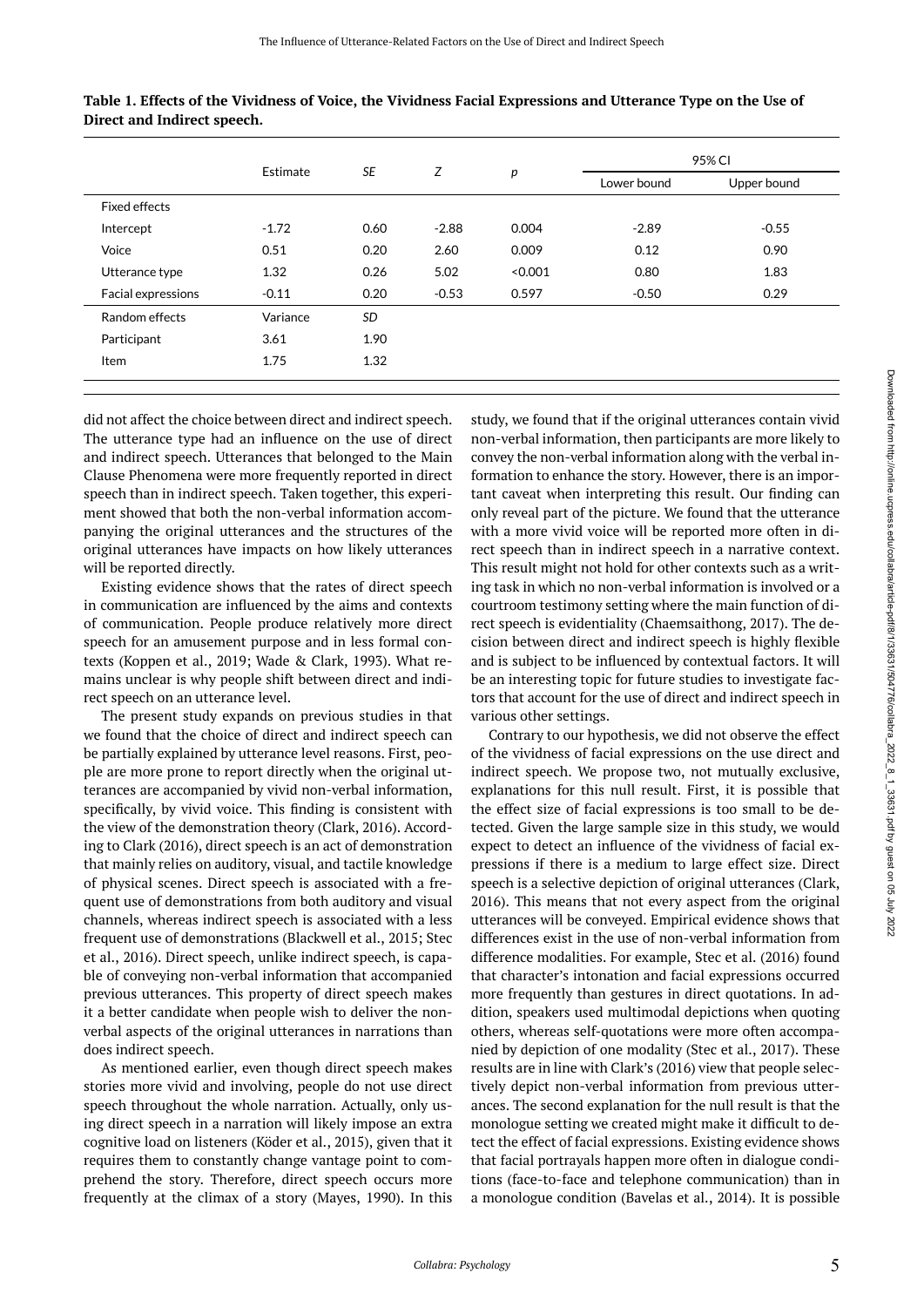that the effect of the vividness of facial expressions will be more significant in a dialogue setting, but this is something that could be examined in future studies.

In accordance with our prediction, utterance type also plays a role in deciding how likely an utterance will be reported in direct speech or indirect speech. An utterance that belongs to the Main Clause Phenomena is more likely to be reported in direct speech. This is due to the fact that direct speech has a relative loose sentence structure. The quoted content can be directly placed after the quoting verbs (i.e., say) without any restrictions. Utterances that belong to the Main Clause Phenomena are grammatically correct in direct speech but are incorrect or less acceptable in indirect speech. Therefore, people are more likely to convey them in the form of direct speech. Our finding falls in line with work from Mayes (1990), who also found that direct speech is used when the structures are grammatically incorrect in indirect speech. Due to the relatively lower grammatical complexity of direct speech, people with language deficits benefit from the use of direct speech. For example, aphasic people were found to use direct speech more often than normal people (Groenewold et al., 2013).

The decision between direct and indirect speech can be explained by a current language production model. The language production theory proposed by Levelt (1993) proposed that the production of language can be divided into several subprocesses. The conceptualizer and grammar encoder are of relevance with the current study. The conceptualizer orders information to be expressed to achieve communication goals. The syntactic structure of selected information will be later determined in the grammar encoder (Levelt, 1993). Levelt's model is targeted at the production of verbal messages. It therefore does not explain how non-verbal information is produced. Therefore, this model was extended later by researchers to accommodate the production of non-verbal information such as gestures. It is proposed that the conceptualizer not only selects information whose expression will fulfill the communication goal but also decides in which channel or modality information shall be expressed (de Ruiter, 2000). Returning to the production of direct and indirect speech, if the conceptualizer selects to convey non-verbal information, the utterance will more likely be in the form of direct speech, given that indirect speech is not capable of delivering non-verbal information.

#### **Limitations**

There are a few limitations to our findings that may limit the generalizability of the results. First of all, as mentioned earlier, the monologue setting used in this experiment might not be powerful enough to detect the effect of the vividness of facial expressions on the use of direct and indirect speech. The rate of demonstrations in a conversation is sensitive to speaking contexts. Demonstration is an act of communication that is designed for others to directly experience the depicted event. Therefore, the absence of an interlocutor has been observed to significantly reduce the frequency of direct speech (Bavelas et al., 2014). If we could increase the rate of direct speech, we might be more likely to detect the effect of facial expressions. Future studies could evaluate the effects of non-verbal information, especially facial expressions, in a dialogue context or a more interactive context.

The second limitation is that we only examined two types of non-verbal information in this study. Except for voice and facial expressions, gestures, gazes, even the lips, and nose movement can be depicted in direct speech (Cooperrider & Núñez, 2012). It will be interesting to examine the effects of non-verbal information from other modalities. Our intuition is that other non-verbal information also contributes to the decision between direct and indirect speech. Future studies could design experiments that are more sensitive to detect the effects of non-verbal information from other modalities.

In summary, the current findings improve our understanding in that we found that the use of reported speech is more complicated than we already knew. Except for the aim of reporting and reporting contexts, utterance-level factors account for the use of direct and indirect speech as well. Both the vividness of non-verbal information that accompanying the original utterances and the structures of the original utterances have an influence on in which form the utterances will be reported.

### **Author Contributions**

Contributed to conception and design: JL, KD, and RAZ Contributed to acquisition of data: JL

Contributed to analysis and interpretation of data: JL, JJ, and RAZ

Drafted and/or revised the article: JL, JJ, KD, and RAZ Approved the submitted version for publication: JL, JJ, KD, and RAZ

#### **Acknowledgments**

This research was supported by the scholarship from the China Scholarship Council (201706750007).

# **Competing Interests**

The authors have no competing interests to declare.

#### **Data Accessibility Statement**

The stage 1 report, all experimental materials, participant data and analysis scripts (R scripts) can be found on this paper's project page on the OSF [\(https://osf.io/](https://osf.io/8stng/?view_only=597f32fb58ae4000bdbba45c30532f6e) [8stng/?view\\_only=597f32fb58ae4000bdbba45c30532f6e\)](https://osf.io/8stng/?view_only=597f32fb58ae4000bdbba45c30532f6e).

Submitted: October 25, 2021 PDT, Accepted: March 08, 2022 PDT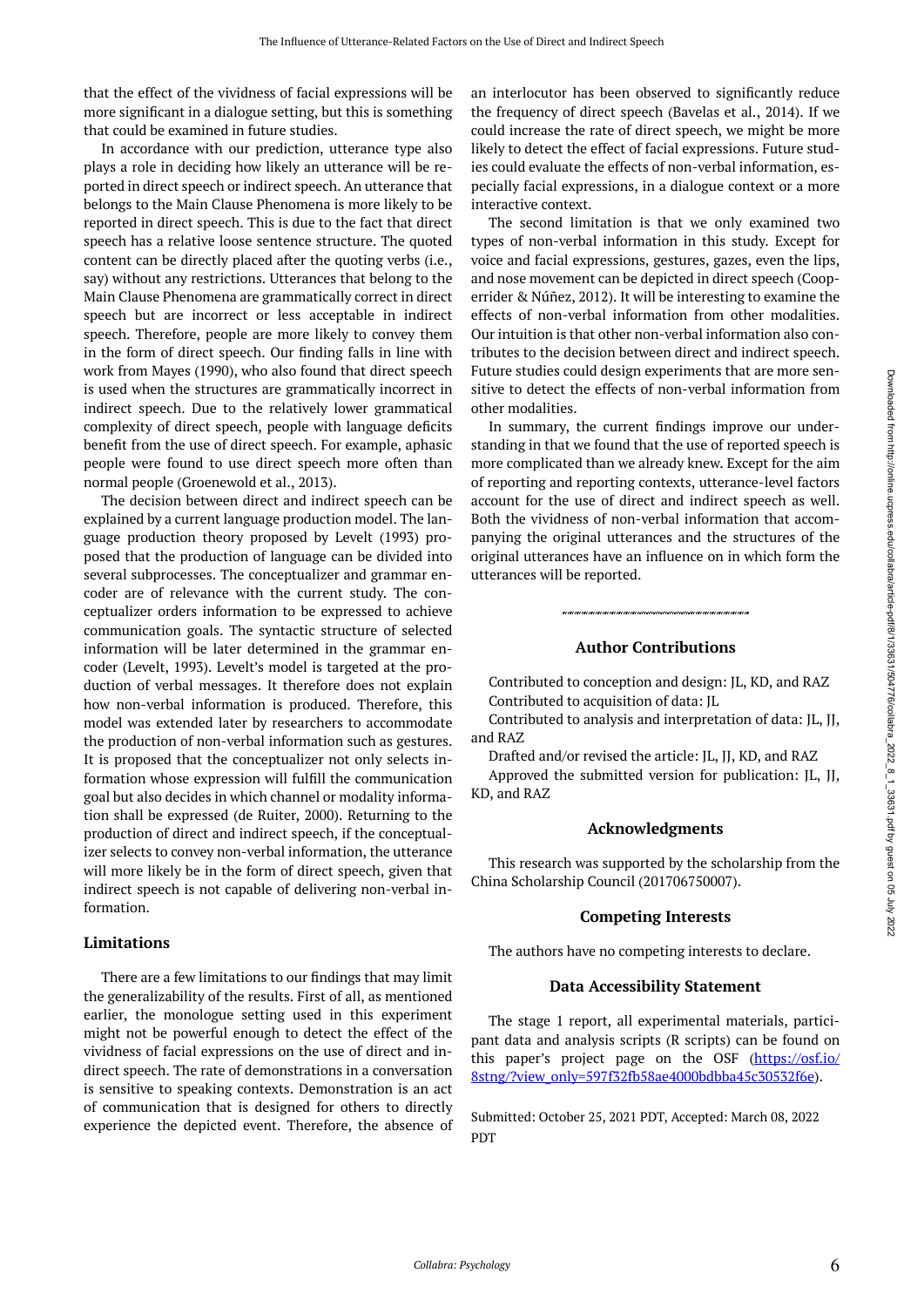The Influence of Utterance-Related Factors on the Use of Direct and Indirect Speech



This is an open-access article distributed under the terms of the Creative Commons Attribution 4.0 International License (CCBY-4.0). View this license's legal deed at http://creativecommons.org/licenses/by/4.0 and legal code at http://creativecommons.org/licenses/by/4.0/legalcode for more information.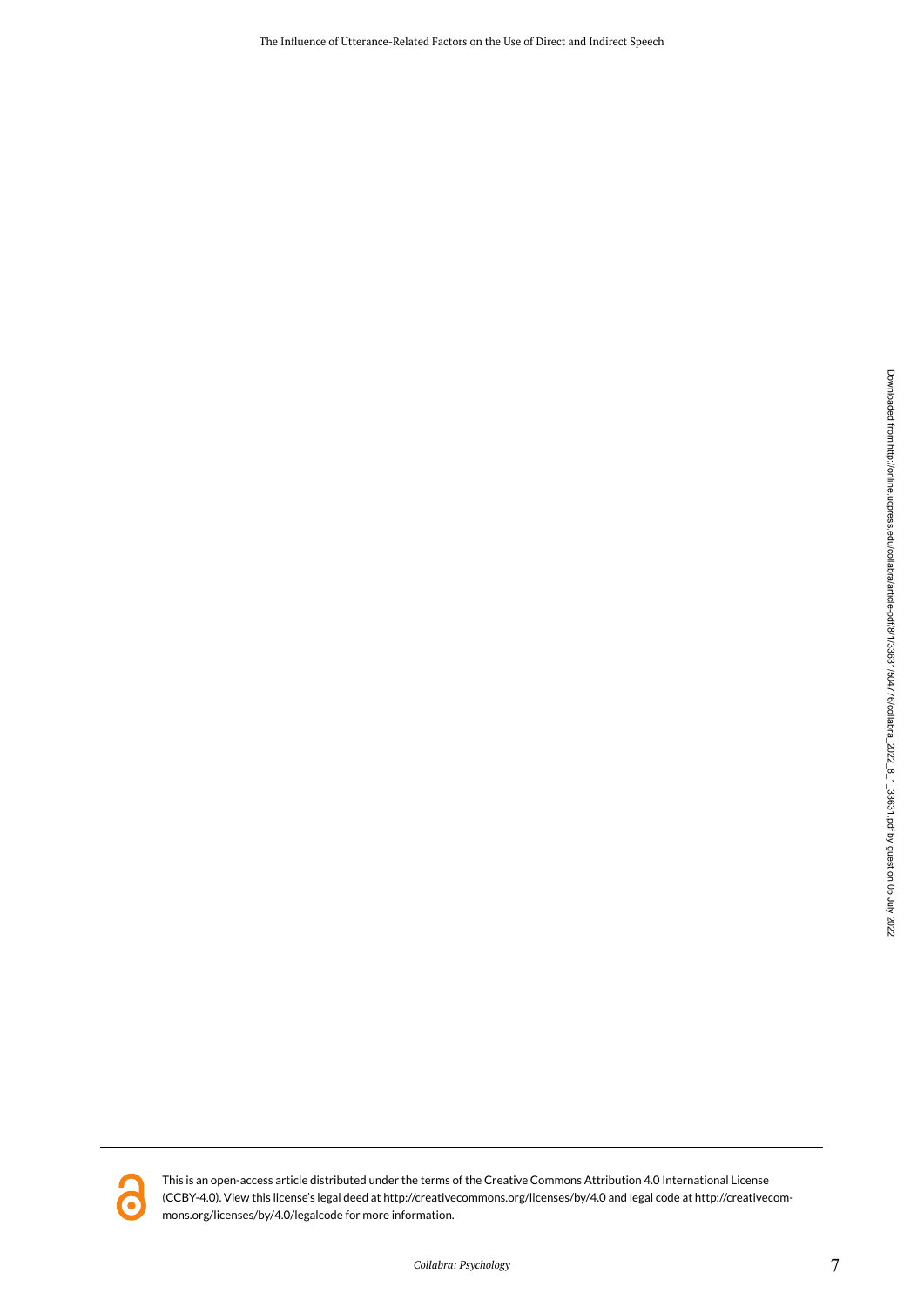# **References**

- Banfield, A. (1973). Narrative style and the grammar of direct and indirect speech. *Foundations of Language*, *10*(1), 1–39.
- Bates, D., Mächler, M., Bolker, B., & Walker, S. (2015). Fitting linear mixed-effects models using lme4. *Journal of Statistical Software*, *67*(1), 1–48. [https://do](https://doi.org/10.18637/jss.v067.i01) [i.org/10.18637/jss.v067.i01](https://doi.org/10.18637/jss.v067.i01)
- Bavelas, J., Gerwing, J., & Healing, S. (2014). Effect of dialogue on demonstrations: Direct quotations, facial portrayals, hand gestures, and figurative references. *Discourse Processes*, *51*(8), 619–655. [https://doi.org/1](https://doi.org/10.1080/0163853x.2014.883730) [0.1080/0163853x.2014.883730](https://doi.org/10.1080/0163853x.2014.883730)
- Blackwell, N. L., Perlman, M., & Fox Tree, J. E. (2015). Quotation as a multimodal construction. *Journal of Pragmatics*, *81*, 1–7. [https://doi.org/10.1016/j.pragm](https://doi.org/10.1016/j.pragma.2015.03.004) [a.2015.03.004](https://doi.org/10.1016/j.pragma.2015.03.004)
- Bock, J. K., Loebell, H., & Morey, R. (1992). From conceptual roles to structural relations: Bridging the syntactic cleft. *Psychological Review*, *99*(1), 150–171. [h](https://doi.org/10.1037/0033-295x.99.1.150) [ttps://doi.org/10.1037/0033-295x.99.1.150](https://doi.org/10.1037/0033-295x.99.1.150)
- Bock, J. K., & Warren, R. K. (1985). Conceptual accessibility and syntactic structure in sentence formulation. *Cognition*, *21*(1), 47–67. [https://doi.org/1](https://doi.org/10.1016/0010-0277(85)90023-x) [0.1016/0010-0277\(85\)90023-x](https://doi.org/10.1016/0010-0277(85)90023-x)
- Browne, W. J., Steele, F., & Golalizadeh, M. (2009). *MLPowSim*. [http://www.bristol.ac.uk/cmm/software/](http://www.bristol.ac.uk/cmm/software/mlpowsim/) [mlpowsim/](http://www.bristol.ac.uk/cmm/software/mlpowsim/)
- Chaemsaithong, K. (2017). Speech reporting in courtroom opening statements. *Journal of Pragmatics*, *119*, 1–14. [https://doi.org/10.1016/j.pragma.2017.08.0](https://doi.org/10.1016/j.pragma.2017.08.003) [03](https://doi.org/10.1016/j.pragma.2017.08.003)
- Clark, H. H. (2016). Depicting as a method of communication. *Psychological Review*, *123*(3), 324–347. <https://doi.org/10.1037/rev0000026>
- Clark, H. H., & Gerrig, R. J. (1990). Quotations as demonstrations. *Language*, *66*(4), 764–805. [https://do](https://doi.org/10.2307/414729) [i.org/10.2307/414729](https://doi.org/10.2307/414729)
- Cooperrider, K., & Núñez, R. (2012). Nose-pointing: Notes on a facial gesture of Papua New Guinea. *Gesture*, *12*(2), 103–129. [https://doi.org/10.1075/ges](https://doi.org/10.1075/gest.12.2.01coo) [t.12.2.01coo](https://doi.org/10.1075/gest.12.2.01coo)
- Coulmas, F. (Ed.). (1986). *Direct and indirect speech*. De Gruyter Mouton. [https://doi.org/10.1515/9783110871](https://doi.org/10.1515/9783110871968) [968](https://doi.org/10.1515/9783110871968)
- de Ruiter, J. P. (2000). The production of gesture and speech. In D. McNeill (Ed.), *Language and gesture* (pp. 284–311). Cambridge University Press.
- Dijkstra, K., Bourgeois, M. S., Allen, R. S., & Burgio, L. D. (2004). Conversational coherence: Discourse analysis of older adults with and without dementia. Journal of Neurolinguistics, 17(4), 263-283. [https://do](https://doi.org/10.1016/s0911-6044(03)00048-4) [i.org/10.1016/s0911-6044\(03\)00048-4](https://doi.org/10.1016/s0911-6044(03)00048-4)
- Glock, N. (1986). The use of reported speech in Sacamaccan discourse. In G. Huttar & K. Gregerson (Eds.), *Pragmatics in Non-Western Perspective* (pp. 35–61). Summer Institute of Linguistics.
- Green, G. M. (1976). Main clause phenomena in subordinate clauses. *Language*, 52(2), 382-397. [http](https://doi.org/10.2307/412566) [s://doi.org/10.2307/412566](https://doi.org/10.2307/412566)
- Groenewold, R., Bastiaanse, R., & Huiskes, M. (2013). Direct speech constructions in aphasic Dutch narratives. *Aphasiology*, *27*(5), 546–567. [https://doi.or](https://doi.org/10.1080/02687038.2012.742484) [g/10.1080/02687038.2012.742484](https://doi.org/10.1080/02687038.2012.742484)
- Groenewold, R., Bastiaanse, R., Nickels, L., & Huiskes, M. (2014). Perceived liveliness and speech comprehensibility in aphasia: The effects of direct speech in auditory narratives. *International Journal of Language & Communication Disorders*, *49*(4), 486–497. <https://doi.org/10.1111/1460-6984>
- Holt, E. (1996). Reporting on talk: The use of direct reported speech in conversation. *Research on Language & Social Interaction, 29(3), 219-245.* [http](https://doi.org/10.1207/s15327973rlsi2903_2) [s://doi.org/10.1207/s15327973rlsi2903\\_2](https://doi.org/10.1207/s15327973rlsi2903_2)
- Köder, F., Maier, E., & Hendriks, P. (2015). Perspective shift increases processing effort of pronouns: A comparison between direct and indirect speech. *Language, Cognition and Neuroscience*, *30*(8), 940–946. <https://doi.org/10.1080/23273798.2015.1047460>
- Koppen, K., Ernestus, M., & van Mulken, M. (2019). The influence of social distance on speech behavior: Formality variation in casual speech. *Corpus Linguistics and Linguistic Theory, 15(1), 139-165.* [http](https://doi.org/10.1515/cllt-2016-0056) [s://doi.org/10.1515/cllt-2016-0056](https://doi.org/10.1515/cllt-2016-0056)
- Labov, W. (1982). Speech Actions and Reactions in Personal Narrative. In D. Tannen (Ed.), *Analyzing Discourse: Text and Talk* (pp. 219–247). Georgetown University Press.
- Landis, J. R., & Koch, G. G. (1977). The measurement of observer agreement for categorical data. *Biometrics*, *33*(1), 159–174.<https://doi.org/10.2307/2529310>
- Larson, L. (1978). *The functions of reported speech in discourse*. The Summer Institute of Linguistics.
- Levelt, W. J. M. (1993). *Speaking: From intention to articulation*. MIT Press. [https://doi.org/10.7551/mitpr](https://doi.org/10.7551/mitpress/6393.001.0001) [ess/6393.001.0001](https://doi.org/10.7551/mitpress/6393.001.0001)
- Li, C. (1986). Direct and indirect speech: A functional study. In C. Coulmas (Ed.), *Direct and indirect speech*  (pp. 29–45). De Gruyter Mouton.
- Lyons, K., Kemper, S., LaBarge, E., Ferraro, F. R., Balota, D., & Storandt, M. (1994). Oral language and Alzheimer's disease: A reduction in syntactic complexity. *Aging, Neuropsychology, and Cognition*, *1*(4), 271–281. [https://doi.org/10.1080/138255894082](https://doi.org/10.1080/13825589408256581) [56581](https://doi.org/10.1080/13825589408256581)
- Macaulay, R. K. S. (1987). Polyphonic monologues. *IPRA Papers in Pragmatics*, *1*(2), 1–34. [https://doi.org/10.10](https://doi.org/10.1075/iprapip.1.2.01mac) [75/iprapip.1.2.01mac](https://doi.org/10.1075/iprapip.1.2.01mac)
- Mayes, P. (1990). Quotation in spoken English. *Studies in Language*, *14*(2), 325–363. [https://doi.org/10.1075/sl.1](https://doi.org/10.1075/sl.14.2.04may) [4.2.04may](https://doi.org/10.1075/sl.14.2.04may)
- Montag, J. L., & MacDonald, M. C. (2014). Visual salience modulates structure choice in relative clause production. *Language and Speech*, *57*(2), 163–180. [htt](https://doi.org/10.1177/0023830913495656) [ps://doi.org/10.1177/0023830913495656](https://doi.org/10.1177/0023830913495656)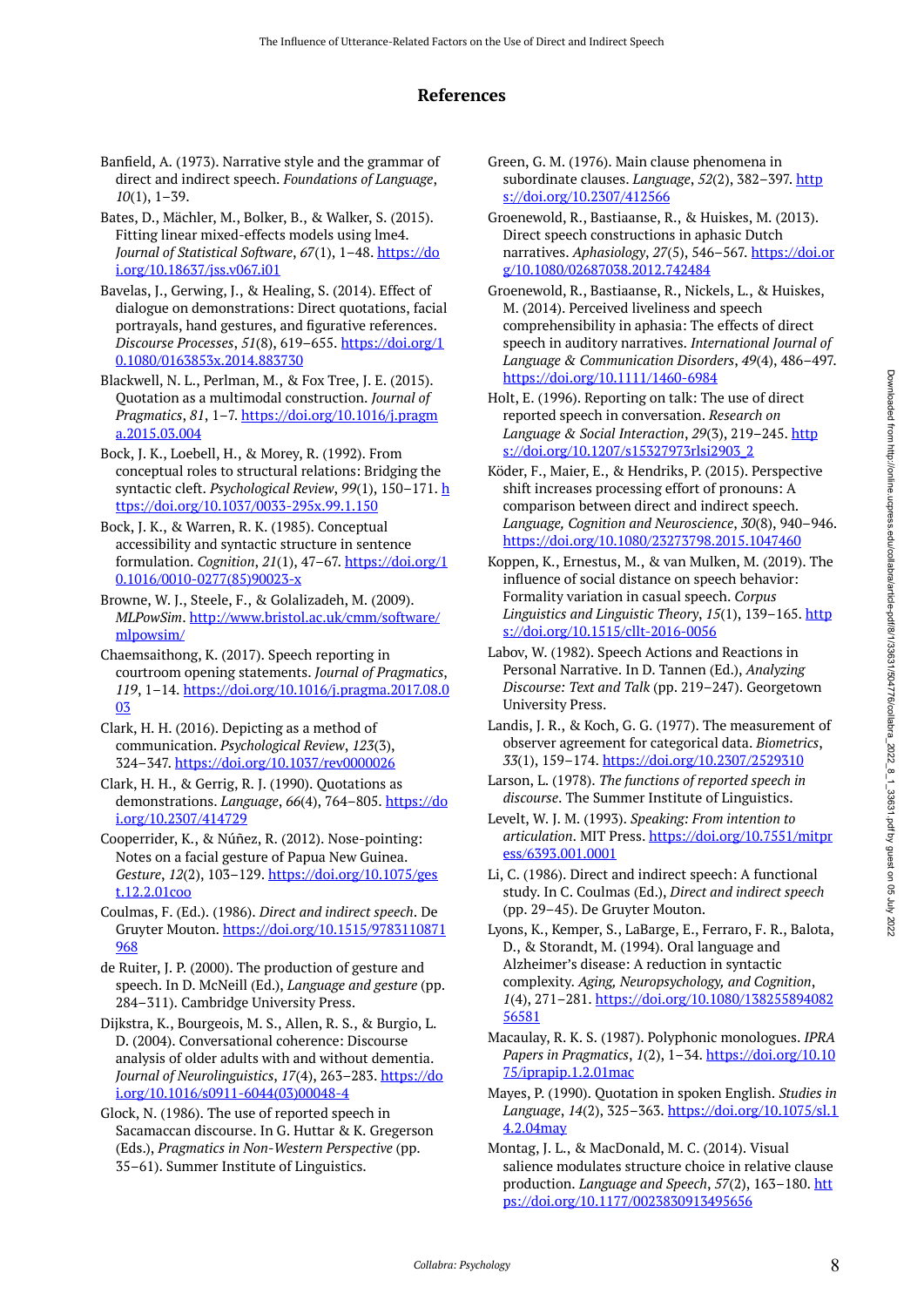- Nordqvist, A. (2001). The use of direct and indirect speech by 1½-to 4-year-olds. *Psychology of Language and Communication*, *5*(1), 57–66.
- Reboussin, D. M., DeMets, D. L., Kim, K., & Lan, K. K. G. (2000). Computations for group sequential boundaries using the Lan-DeMets spending function method. *Controlled Clinical Trials*, *21*(3), 190–207. [htt](https://doi.org/10.1016/s0197-2456(00)00057-x) [ps://doi.org/10.1016/s0197-2456\(00\)00057-x](https://doi.org/10.1016/s0197-2456(00)00057-x)
- Sacks, H. (1992). *Lectures on conversation*. Basil Blackwell.
- Solomon, E. S., & Pearlmutter, N. J. (2004). Semantic integration and syntactic planning in language production. *Cognitive Psychology*, *49*(1), 1–46. [http](https://doi.org/10.1016/j.cogpsych.2003.10.001) [s://doi.org/10.1016/j.cogpsych.2003.10.001](https://doi.org/10.1016/j.cogpsych.2003.10.001)
- Stec, K., Huiskes, M., & Redeker, G. (2016). Multimodal quotation: Role shift practices in spoken narratives. *Journal of Pragmatics*, *104*, 1–17. [https://doi.org/10.10](https://doi.org/10.1016/j.pragma.2016.07.008) [16/j.pragma.2016.07.008](https://doi.org/10.1016/j.pragma.2016.07.008)
- Stec, K., Huiskes, M., Wieling, M., & Redeker, G. (2017). Multimodal character viewpoint in quoted dialogue sequences. *Glossa: A Journal of General Linguistics*, *2*(1). <https://doi.org/10.5334/gjgl.255>
- Wade, E., & Clark, H. H. (1993). Reproduction and demonstration in quotations. *Journal of Memory and Language*, *32*(6), 805–819. [https://doi.org/10.1006/jml](https://doi.org/10.1006/jmla.1993.1040) [a.1993.1040](https://doi.org/10.1006/jmla.1993.1040)
- Wierzbicka, A. (1974). The semantics of direct and indirect discourse. *Paper in Linguistics*, *7*(3–4), 267–307. <https://doi.org/10.1080/08351817409370375>
- Wilkinson, R., Beeke, S., & Maxim, J. (2010). Formulating actions and events with limited linguistic resources: Enactment and iconicity in agrammatic aphasic talk. *Research on Language & Social Interaction*, *43*(1), 57–84. [https://doi.org/10.108](https://doi.org/10.1080/08351810903471506) [0/08351810903471506](https://doi.org/10.1080/08351810903471506)